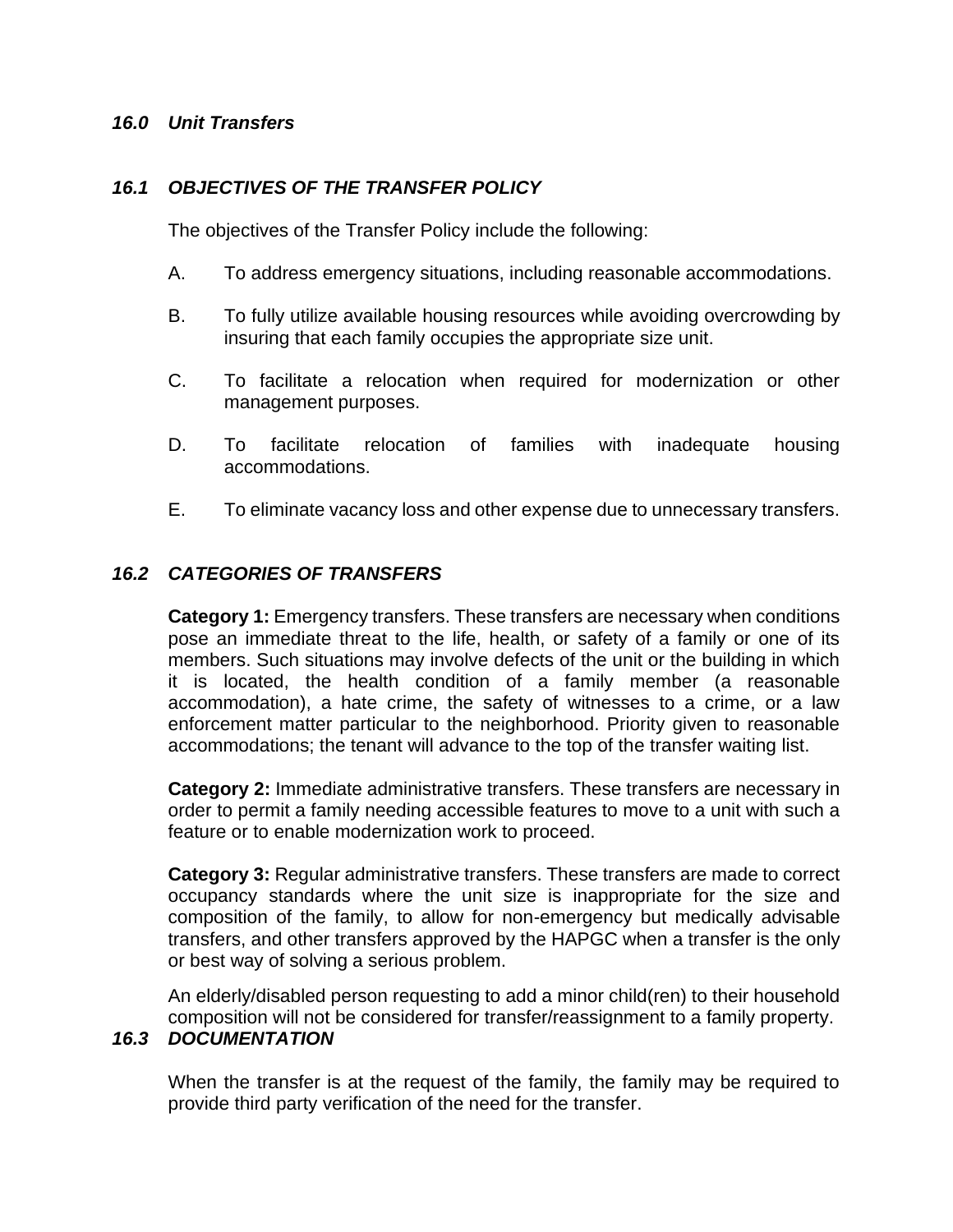### *16.4 PROCESSING TRANSFERS*

Transfers on the waiting list will be sorted by the above categories and within each category by date and time.

Upon offer and acceptance of a unit, the tenant family will execute a new lease. The tenant will be refunded the security deposit on the unit being vacated and a new security will be collected on the new unit being occupied. This process will be completed within two (2) days of being informed the unit is ready to rent. The family will be allowed seven (7) days to complete the transfer. The family will be responsible for paying rent at the old unit as well as the new unit for any period of time they have possession of both. The prorated rent and other charges (key deposit and new security deposit) must be paid at the time of lease execution.

The following is the policy for the rejection of an offer to transfer:

- A. If the family rejects with good cause any unit offered, they will not lose their place on the transfer waiting list.
- B. If the transfer is being made at the request of the Housing Authority of Prince George's County and the family rejects two offers without good cause, the HAPGC will take action to terminate their tenancy. If the reason for the transfer is that the current unit is too small to meet the Housing Authority optimum occupancy standards, the family may request in writing to stay in the unit without being transferred so long as their occupancy will not exceed two people per living/sleeping room.
- C. If the transfer is being made at the family's request the family will maintain their place on the transfer list and will not otherwise be penalized.
- D. If the transfer is being made at the family's request, the family may, with good cause and without penalty, turn down one offer. After turning down a second such offer without good cause, the family's name will be removed from the transfer list.

## *16.5 COST OF THE FAMILY'S MOVE*

The cost of the transfer generally will be borne by the family in the following circumstances: